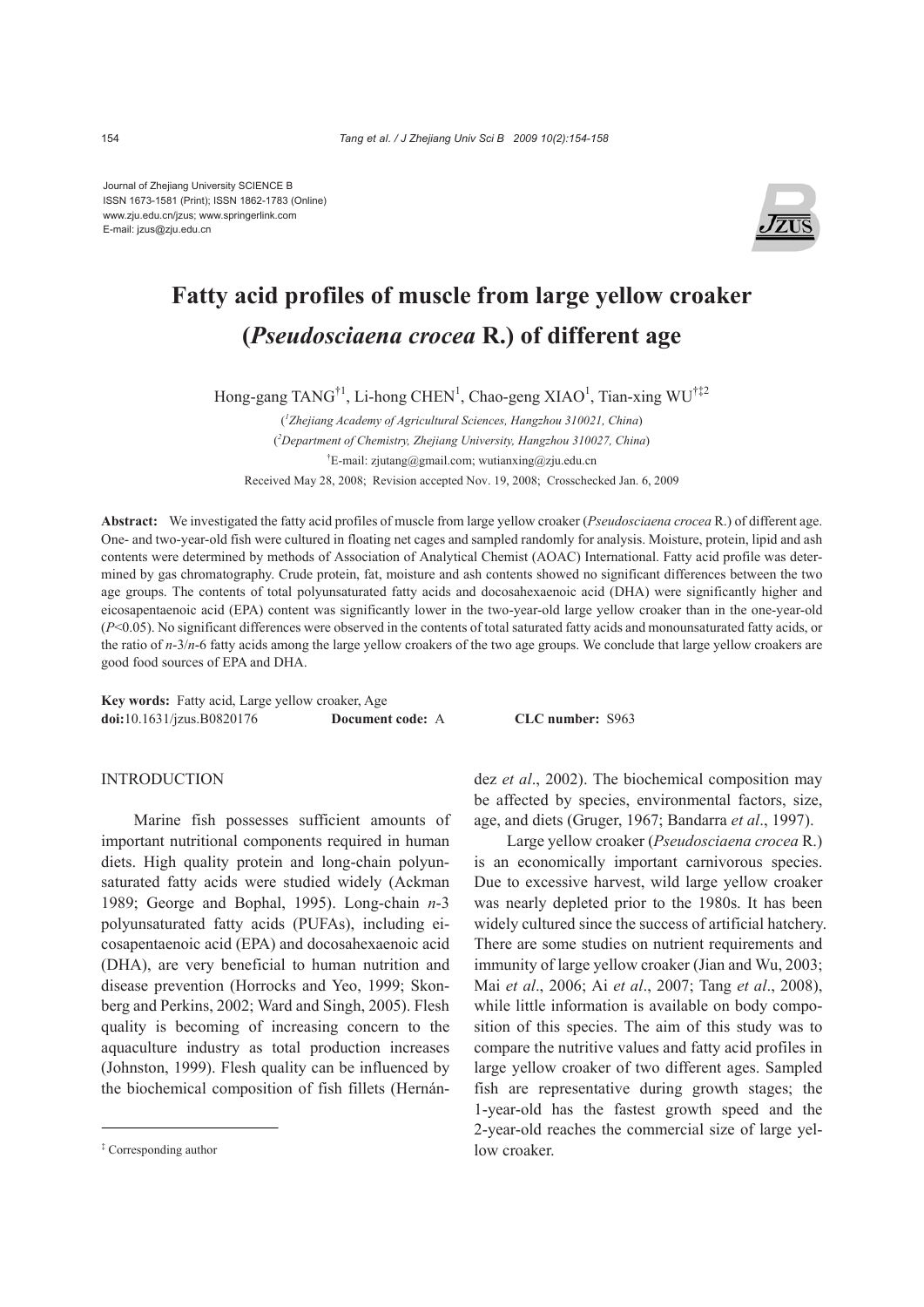## MATERIALS AND METHODS

# **Fish sampling**

Large yellow croakers from Tai-chu race were obtained at Xiangshan Port aquaculture field, Ningbo City, Zhejiang Province, China. The fish were caught as fingerlings and reared in floating net cages (3.0 m×3.0 m×3.0 m, seawater salinity 3.2%~3.5%). They were fed with raw fish (frozen *Sardinella* spp.) twice daily (5:00 and 17:00) to satiation. Raw large yellow croakers used contained 25.5% dry matter, 70.6% protein, 13.1% fat, and 15.5% ashes. Twenty fish were sampled in two ages (1-year-old and 2-year-old), respectively. Body length and weight of the sampled fish were measured. Average length and weight were  $(21.3\pm0.56)$  cm,  $(168.3\pm10.47)$  g in the 1-year-old fish, and (28.2±0.65) cm, (283.5±13.32) g in the 2-year-old.

Five large yellow croakers per age were kept in plastic bags and shipped in an insulated icebox to the laboratory. After discarding the skin, a part of the epaxial and hypaxial muscle was removed respectively from the left side of each fish. Flesh samples were ground and mixed together, stored in liquid nitrogen until analysis.

#### **Proximate analysis**

The proximate analysis of flesh was carried out by methods of Association of Analytical Chemist (AOAC) International (1999). Samples were dried to a constant weight at 105 °C to determine moisture. Protein was determined by measuring nitrogen  $(N\times 6.25)$  using the Kjeldahl method. Fat was assayed by ether extraction using Soxhlet method. Crude ash was determined following combustion at 550 °C for 6 h.

## **Fatty acid profiles**

Total lipid extraction of the samples was carried out in triplicate by the Bligh and Dyer (1959) method. Fatty acids were transesterified to methyl esters with 0.5 mol/L NaOH in methanol and 0.14 g/ml methanolic boron trifluoride. The fatty acid methyl esters were recovered with hexane, and separated and measured by the method described in (Mourente *et al*., 1999) with minor modifications, using Agilent 6890N gas chromatograph (Agilent Technologies, CA, USA) equipped with Supelcowax 10 capillary column (length 30 m, internal diameter 0.32 mm, film thickness

0.25 μm; Supelco, PA, USA) and a flame ionization detector. Individual fatty acids were identified by comparing the retention time of fatty acid methyl ester (FAME) with standard FAME mixture from Supelco (Bellefonte, PA, USA). The values of fatty acids are presented as area percentage of total fatty acids.

## **Statistical analysis**

The results are presented as the mean±*SD* (standard deviation). All data were analyzed by one-way analysis of variance (ANOVA) using the software of the SPSS 11.0 for Windows. Student's *t*-test was performed to separate differences among means. The differences are considered significant at *P<*0.05.

## **RESULTS**

### **Proximate analysis**

The results of proximate analysis are presented in Table 1. Crude protein, fat and ash levels showed a tendency to increase with age. No significant differences were observed between the two age groups.

**Table 1 Proximate composition of large yellow croaker\***

| Age<br>(year)  | Moisture<br>$(\%)^1$         | Crude protein Crude fat<br>$(\frac{9}{6})^2$                           | $(\frac{9}{0})^2$                                                                                    | Ash<br>$(\frac{0}{0})^2$ |
|----------------|------------------------------|------------------------------------------------------------------------|------------------------------------------------------------------------------------------------------|--------------------------|
| $\overline{1}$ | $74.9 \pm 0.36$ <sup>a</sup> | $76.6 \pm 0.30^a$ $17.9 \pm 0.38^a$ $2.5 \pm 0.12^a$                   |                                                                                                      |                          |
|                | 74 3 $\pm$ 0 43 <sup>a</sup> | $76.9 \pm 0.47^{\circ}$ $18.2 \pm 0.45^{\circ}$ $2.6 \pm 0.16^{\circ}$ |                                                                                                      |                          |
|                |                              |                                                                        | - 2008년 - 2019년 - 2019년 - 2019년 - 2019년 - 2019년 - 2019년 - 2019년 - 2019년 - 2019년 - 2019년 - 2019년 - 20 |                          |

 $n=5$ . The content is expressed as percentage of wet weight; <sup>2</sup>The content is expressed as percentage of dry weight. Values (mean±*SD*) in the same column with the same superscript letter are not significantly different (*P>*0.05)

# **Fatty acid profiles**

Table 2 shows the fatty acid profiles in large yellow croaker of the two different ages. From Table 2, we can find that three fatty acids, C16:0, C18:1 (*n*-9), C22:6 (*n*-3), were particularly abundant. Palmitic acid was the primary saturated fatty acid, and oleic acid was the primary monounsaturated fatty acid. No significant differences were found in total contents of saturated fatty acids or monounsaturated fatty acids between the two age groups. Total polyunsaturated fatty acid content in the 2-year-old fish was significantly higher  $[(28.5\pm0.32)\%]$  than that in the 1-yearold fish (*P*<0.05). The 2-year-old fish contained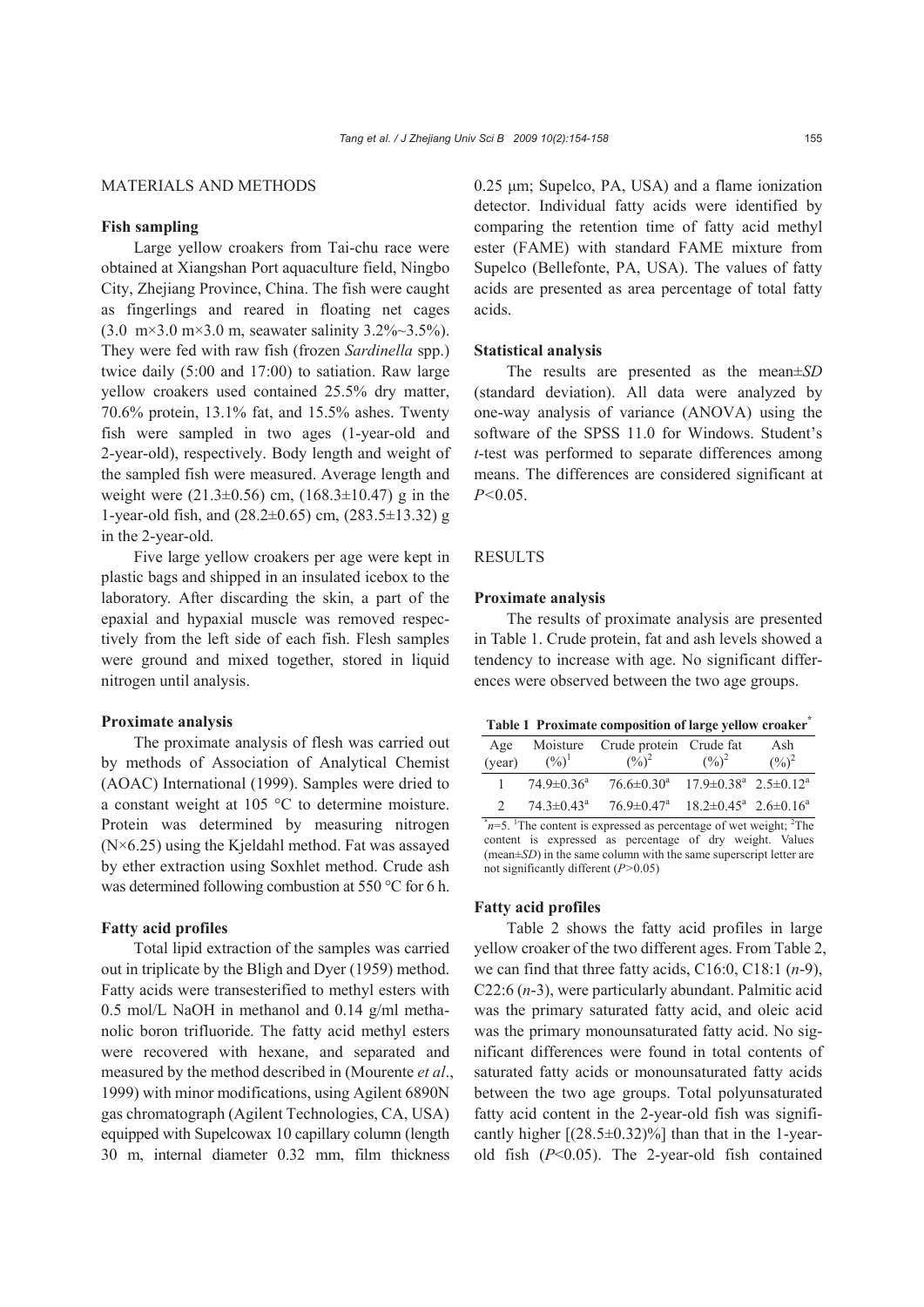higher DHA and lower EPA level compared to the 1-year-old (*P*<0.05). The *n*-3/*n*-6 fatty acid ratios in both ages were high, approximately 6.7.

**Table 2 Fatty acid profile of large yellow croaker** 

| Fatty acids               | Fatty acid content (%)       |                   |  |
|---------------------------|------------------------------|-------------------|--|
|                           | 1-year-old                   | 2-year-old        |  |
| C14:0                     | $3.0 \pm 0.10$               | $2.5 \pm 0.66$    |  |
| C15:0                     | $0.6 \pm 0.01$               | $0.6 \pm 0.15$    |  |
| C16:0                     | $27.9 \pm 0.30^a$            | $30.3 \pm 2.97^b$ |  |
| C17:0                     | $1.0 \pm 0.03$               | $1.0 + 0.25$      |  |
| C18:0                     | $5.7 \pm 0.45$               | $6.4 \pm 0.43$    |  |
| C20:0                     | $0.4 \pm 0.04$               | $0.4 \pm 0.10$    |  |
| C22:0                     | $1.1 \pm 0.18$               | $0.6 \pm 0.44$    |  |
| $\Sigma$ SFA              | $39.7 \pm 0.80$              | 41.8±3.97         |  |
| $C16:1 (n-9)$             | $9.6 \pm 0.05$               | $10.1 \pm 1.20$   |  |
| $C17:1(n-11)$             | $0.2 \pm 0.01$               | $0.3 \pm 0.00$    |  |
| $C18:1 (n-9)$             | $23.0 \pm 0.21$ <sup>a</sup> | $20.3 \pm 2.40^b$ |  |
| $C18:1 (n-7)$             | $3.2 \pm 0.03$               | $3.1 \pm 0.33$    |  |
| $C18:1(n-6)$              | $0.2 \pm 0.03$               | $0.2 \pm 0.01$    |  |
| C20:1 $(n-9)$             | $1.0 + 0.10$                 | $1.0 \pm 0.28$    |  |
| C22:1 $(n-9)$             | $0.6 \pm 0.11$               | $0.6 \pm 0.24$    |  |
| C24:1 $(n-9)$             | $0.3 \pm 0.03$               | $0.2 \pm 0.08$    |  |
| $\Sigma MUFA$             | $37.9 \pm 0.26$              | 35.8±4.44         |  |
| $C16:2(n-4)$              | $0.3 \pm 0.01$               | $0.3 \pm 0.04$    |  |
| $C16:3(n-3)$              | $0.2 \pm 0.04$               | $0.2 \pm 0.02$    |  |
| $C18:2(n-6)$              | $1.1 \pm 0.07$               | $1.4 \pm 0.20$    |  |
| $C18:3(n-3)$              | $0.7 \pm 0.04$               | $0.6 \pm 0.02$    |  |
| $C18:5(n-3)$              | $0.6 \pm 0.11^a$             | $0.3 \pm 0.02^b$  |  |
| $C20:4(n-6)$              | $1.5 \pm 0.17$               | $1.8 \pm 0.01$    |  |
| $C20:5 (n-3)/EPA$         | $5.3 \pm 0.44$ <sup>a</sup>  | $4.3 \pm 0.04^b$  |  |
| $C22:4(n-6)$              | $0.4 \pm 0.02^a$             | $0.5 \pm 0.01^b$  |  |
| C22:5 $(n-3)$             | $1.2 \pm 0.09$               | $1.2 \pm 0.09$    |  |
| $C22:6 (n-3)/DHA$         | $12.1 \pm 0.49^a$            | $17.9 \pm 0.24^b$ |  |
| $\Sigma$ PUFA             | $23.2 \pm 1.07^a$            | $28.5 \pm 0.32^b$ |  |
| $\Sigma$ n-3 PUFA         | $19.9 \pm 0.82$ <sup>a</sup> | $24.5 \pm 0.20^b$ |  |
| $\Sigma$ <i>n</i> -6 PUFA | $3.0 \pm 0.24$ <sup>a</sup>  | $3.7 \pm 0.19^b$  |  |
| $n-3/n-6$ ratio           | $6.68 \pm 0.26$              | $6.71 \pm 0.35$   |  |

SFA: saturated fatty acid; MUFA: monounsaturated fatty acid; PUFA: polyunsaturated fatty acid; EPA: eicosapentaenoic acid; DHA: docosahexaenoic acid. Values (mean±*SD*) in the same row with different superscript letters are significantly different (*P*<0.05)

#### DISCUSSION AND CONCLUSION

In the present study, we found that large yellow croaker contains high crude protein content  $(76.63\% \sim 76.87\%)$ . The lipid and water contents of the muscle are considered to contribute to the juiciness of the fish in organoleptic tests (Dunajski, 1980). We also observed that lipid content in fillets of large yellow croaker was moderate (17.95%~18.18%). No significant difference was found between the 1- and 2-year-old croakers.

Although long chain PUFA can be synthesized, its amount is not sufficient for human needs. Previous studies have shown that *n*-3 PUFAs have beneficial effects on coronary heart diseases, arrhythmias, hypertension, inflammation, psoriasis, and cancer (Puwastien *et al*., 1999; Simopoulos, 2002; Schmidt *et al*., 2005; Pardini, 2006). Fish are the main contributors of *n*-3 PUFA for the human diet. When fed diets with less marine oils, farmed fish will contain lower proportion of *n*-3 PUFAs. This may reduce their nutritional values and effects on disease prevention (Moreira *et al*., 2001). Marine fish contain higher levels of *n*-3 PUFA than freshwater fish (Rahnan *et al*., 1995). A dietary intake of fish with high ratio of *n*-3/*n*-6 fatty acids would be beneficial (Økland *et al*., 2005). The ratio of total *n*-3/*n*-6 fatty acids in marine fish is much higher than that in freshwater fish, varying from 5 to 10 or more (Özogul and Özogul, 2007). Similar results were observed in the present study.

EPA and DHA are very beneficial to human health (Nestel *et al*., 2002). EPA has been reported to be useful in the treatment of cancer and brain disorders (Fenton *et al*., 2000). DHA is a major component of the brain, the eye retina, and heart muscles, which plays a vital role in the brain and the eye development (Ward and Singh, 2005). The levels of EPA and DHA in seawater fish are higher than those in freshwater fish (Czesny *et al*., 1999). In the present study, EPA and DHA contents in dorsal muscle from large yellow croaker were particularly abundant, consistent with previous findings that they were higher than those from any other cultured fish (Chen *et al*., 1995; Karahadian *et al*., 1995; Paleari *et al*., 1997).

Fatty acid composition of fish tissues may be affected by species, environmental factors, size, age, and diets (Gruger, 1967; Saito *et al*., 1999; Kiessling *et al*., 2001). In this trial, all fish sampled for analysis were reared with the same diet and cultured under the same exogenous conditions. Therefore, the age could be considered the sole factor that affect fatty acid profiles of large yellow croaker examined in this study. We found no significant differences in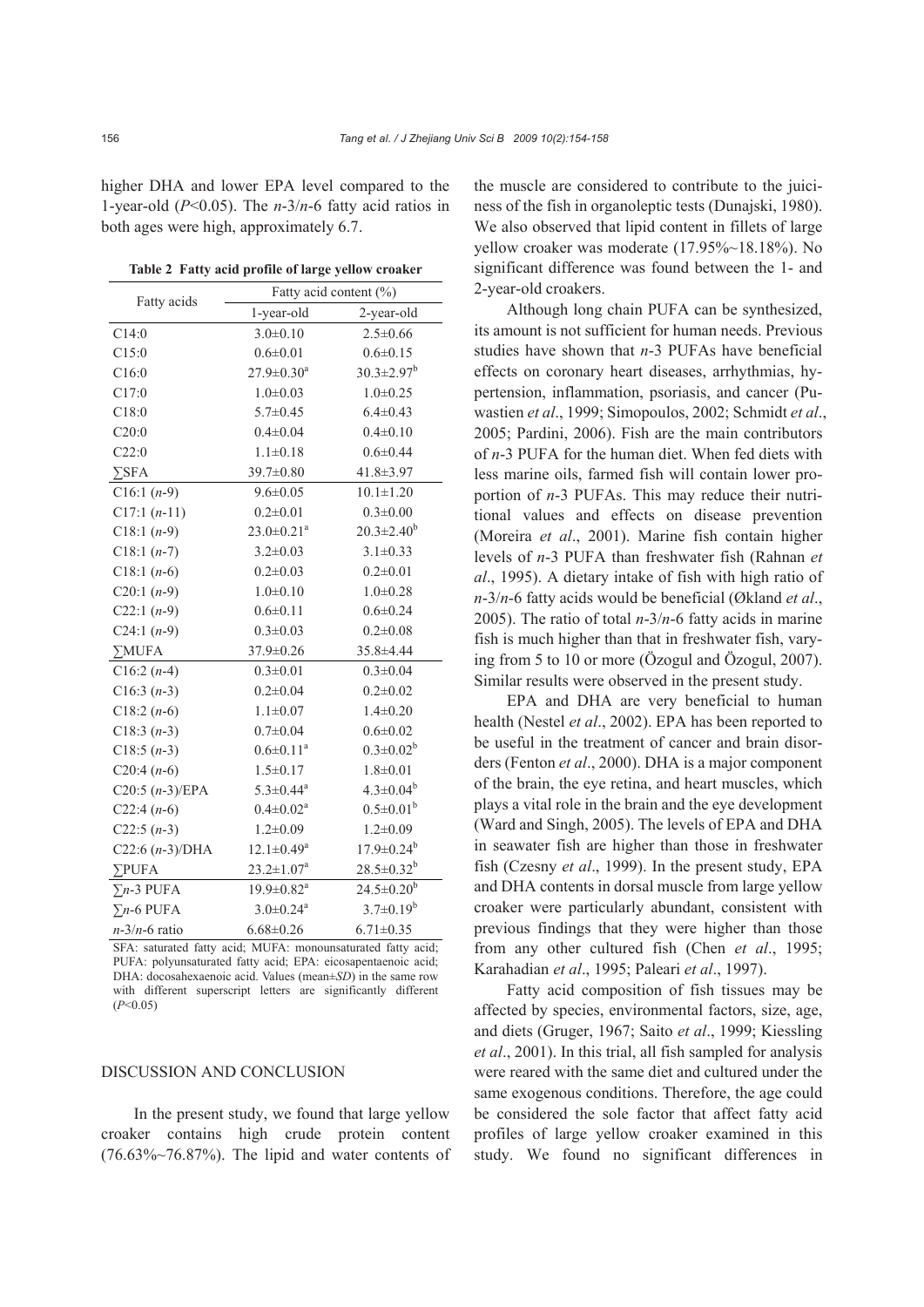saturated fatty acid and monounsaturated fatty acid contents between the fish of the two different ages. Total *n*-3 PUFA and DHA contents in the 2-year-old increased, while EPA content decreased significantly (*P*<0.05). The differences may be caused by the lower fat content in large yellow croaker.

Fatty acid composition of feed can affect the fatty acid profiles of cultured fish (Mnari *et al*., 2007). Due to lower levels of *n*-3 PUFAs and DHA, the nutritive value of 1-year-old croaker decreased. To solve this problem, adding fish oil which contains more *n*-3 PUFAs (especially EPA and DHA) to the diets of experimental fish seems to be feasible in future studies.

It was found that large yellow croaker possesses higher content of protein in the present study. The difference of total fat content between the two age groups was not significant, but some changes in fatty acid profiles were observed. The proportions of *n*-3 PUFAs (especially EPA and DHA) were high in both age groups. We conclude that large yellow croakers are good food sources of EPA and DHA.

#### **References**

- Ackman, R.G., 1989. Nutritional composition of fats in seafoods. *Prog. Food Nutr. Sci.*, **13**(3-4):161-241.
- Ai, Q., Mai, K., Zhang, L., Tan, B., Zhang, W., Xu, W., Li, H., 2007. Effects of dietary β-1,3 glucan on innate immune response of large yellow croaker, *Pseudosciaena crocea*. *Fish Shellfish Immunol*., **22**(4):394-402. [doi:10.1016/j.fsi. 2006.06.011]
- Association of Analytical Chemist (AOAC) International, 1999. Official Methods of Analysis of the Association of Analytical Chemists International, 16 Ed. AOAC International, Gaithersburg, Maryland, USA.
- Bandarra, N.M., Batista, I., Nunes, M.L., Empis, J.M., Christie, W.W., 1997. Seasonal changes in lipid composition of Sardine (*Sardine pilchardus*). *J. Food Sci.*, **62**(1):40-42. [doi:10.1111/j.1365-2621.1997.tb04364.x]
- Bligh, E.C., Dyer, W.J., 1959. A rapid method of total lipid extraction and purification. *Can. J. Biochem. Physiol.*, **37**(8):911-917.
- Chen, I.C., Chapman, F.A., Wei, C.I., Portier, K.M., O′Keefe, S.F., 1995. Differentiation of cultured and wild sturgeon (*Acipenser oxyrinchus desotoi*) based on fatty acid composition. *J. Food Sci.*, **60**(3):631-635. [doi:10.1111/j. 1365-2621.1995.tb09844.x]
- Czesny, S., Kolkovski, S., Dabrowski, K., Culver, D., 1999. Growth, survival, and quality of juvenile walleye *Stizostedion vitreum* as influenced by *n*-3 HUFA enriched *Artemianauplii*. *Aquaculture*, **178**(1-2):103-115. [doi:10. 1016/S0044-8486(99)00120-9]

Dunajski, E., 1980. Texture of fish muscle. *J. Texture Studies*,

**10**(4):301-318. [doi:10.1111/j.1745-4603.1980.tb00862.x] Fenton, W.S., Hibbeln, J., Knable, M., 2000. Essential fatty acids, lipid membrane abnormalities, and the diagnosis and treatment of schizophrenia. *Biological Psychiatry*, **47**(1):8-21. [doi:10.1016/S0006-3223(99)00092-X]

- George, R., Bophal, R., 1995. Fat composition of free living and farmed sea species: implications for human diet and sea-farming techniques. *Br. Food J.*, **97**(8):19-22. [doi:10. 1108/00070709510100073]
- Gruger, E.H.Jr., 1967. Fatty Acid Composition. *In*: Stansby, M.E. (Ed.), Fish Oils. AVI Publishing Co., Westport, CT, p.3.
- Hernández, M.D., Martinez, F.J., Garcia Garcia, B., 2002. Sensory evaluation of farmed sharpsnout seabream (*Diploduspuntazzo*). *Aquac. Int.*, **9**(6):519-529. [doi:10. 1023/A:1020513931447]
- Horrocks, L.A., Yeo, Y.K., 1999. Health benefits of docosahexaenoic acid (DHA). *Pharmacol. Res.*, **40**(3): 211-225. [doi:10.1006/phrs.1999.0495]
- Jian, J., Wu, Z., 2003. Effects of traditional Chinese medicine on nonspecific immunity and disease resistance of large yellow croaker, *Pseudosciaena crocea* (Richardson). *Aquaculture*, **218**(1-4):1-9. [doi:10.1016/S0044-8486(02) 00192-8]
- Johnston, I.A., 1999. Muscle development and growth: potential implications for flesh quality in fish. *Aquaculture*, **177**(1-4):99-115. [doi:10.1016/S0044-8486(99)00072-1]
- Karahadian, C., Fowler, K.P., Cox, D.H., 1995. Comparison of chemical composition of striped bass (*Morone saxatilis*) from three Chesapeake Bay tributaries with those of two aquaculture hybrid striped bass types. *Food Chem*., **54**(4):409-418. [doi:10.1016/0308-8146(95)00092-W]
- Kiessling, A., Pickova, J., Johansson, L., Åsgård, T., Storebakken, T., Kiessling, K.H., 2001. Changes in fatty acid composition in muscle and adipose tissue of farmed rainbow trout (*Oncorhynchus mykiss*) in relation to ration and age. *Food Chem*., **73**(3):271-284. [doi:10.1016/ S0308-8146(00)00297-1]
- Mai, K., Wan, J., Ai, Q., Xu, W., Liufu, Z., Zhang, L., Zhang, C., Li, H., 2006. Dietary methionine requirement of large yellow croaker, *Pseudosciaena crocea* R. *Aquaculture*, **253**(1-4):564-572. [doi:10.1016/j.aquaculture.2005.08.010]
- Mnari, A., Bouhlel, I., Chraief, I., Hammami, M., Romdhane, M.S., El Cafsi, M., Chaouch, A., 2007. Fatty acids in muscles and liver of Tunisian wild and farmed gilthead sea bream, *Sparus aurata*. *Food Chem.*, **100**(4): 1393-1397. [doi:10.1016/j.foodchem.2005.11.030]
- Moreira, A.B., Visentainer, J.V., de Souza, N.E., Matsushita, M., 2001. Fatty acids profile and cholesterol contents of three Brazilian Brycon freshwater fishes. *J. Food Comp. Anal*., **14**(6):565-574. [doi:10.1006/jfca.2001.1025]
- Mourente, G., Tocher, D.R., Diaz-Salvago, E., Grau, A., Pastor, E., 1999. Study of the *n*-3 highly unsaturated fatty acids requirement and antioxidant status of *Dentex dentex* larvae at the Artemia feeding stage. *Aquaculture*, **179**(1-4):291-307. [doi:10.1016/S0044-8486(99)00166-0]
- Nestel, P., Shige, H., Pomeroy, S., Cehun, M., Abbey, M.,